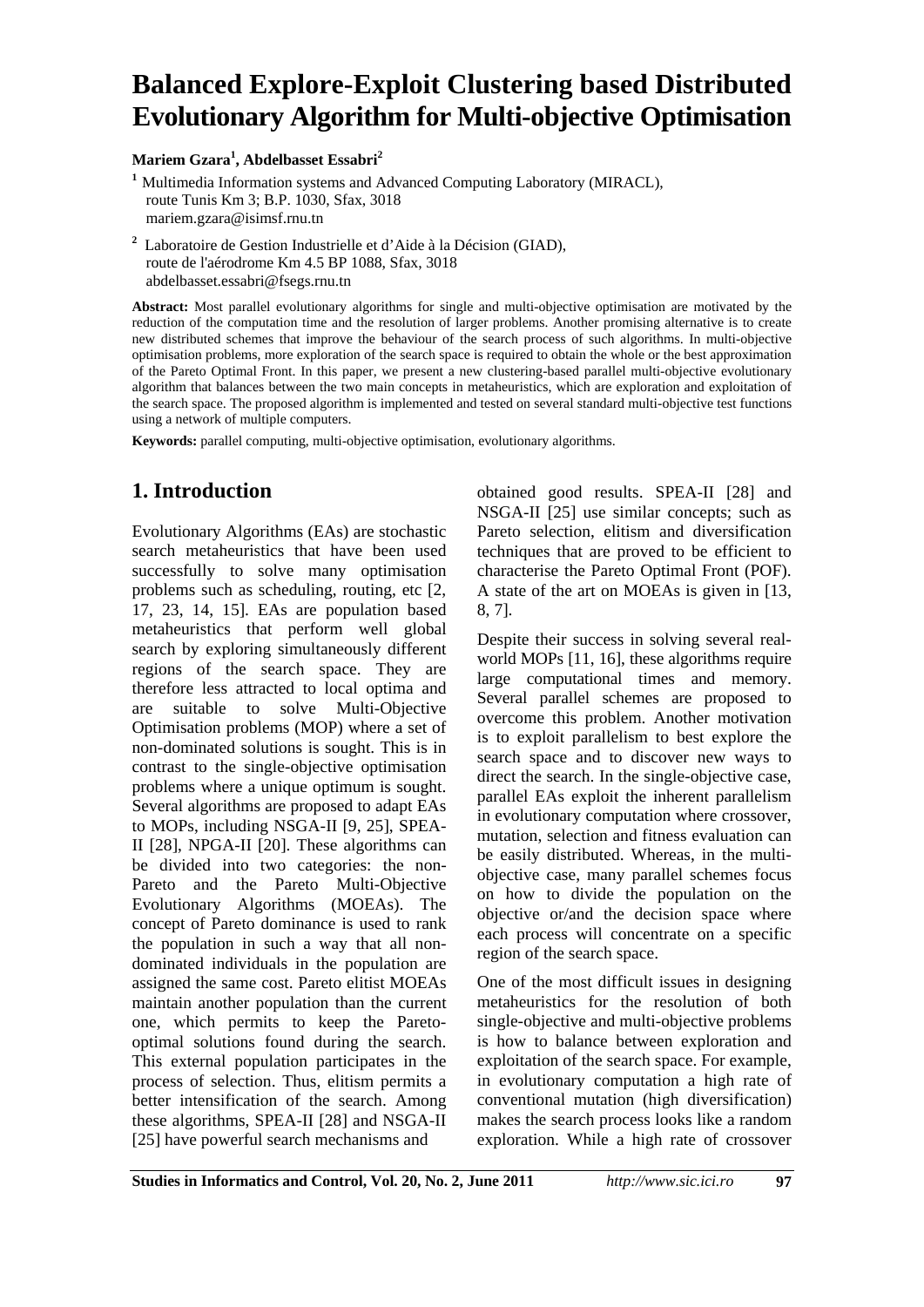without mutation leads to a premature convergence. In Parallel Multi-Objective Evolutionary Algorithms (PMOEAs), the parallelism can be exploited to direct the search toward more exploration or more exploitation through the mechanisms of collecting, dividing and redistributing the global population or a subset of individuals among the available processors. In this paper, we propose a new parallel evolutionary algorithm for multi-objective optimisation that is called "Balanced Explore Exploit clustering based Distributed Evolutionary Algorithm for multi-objective optimisation" (BEEDEA). This algorithm is based on dividing the search space by clustering algorithms then redistributing the individuals such that both global search and local search will be performed. To test the BEEDEA, we use the benchmark functions of Zitzler [27] on a network of several computers. Experimental results have shown that the BEEDEA performs a good balance between exploration and exploitation of the search space and it is more efficient to characterise the POF than a classic island model parallel MOEA without migration.

The paper is organised as follows. Section 2 reviews the literature on existing PMOEAs. Section 3 describes the proposed parallel MOEA. Section 4 presents numerical results. Section 5 concludes the paper and outlines future research directions.

# **2. Parallel Multi-objective Evolutionary Algorithms**

Parallel EAs are classified into three categories: *master-slave population model, island model, and cellular model* [5, 1]. The master-slave model uses a simple distribution of the fitness calculation stage. In the island model, the entire population is divided into small groups which are called subpopulations or islands. Each sub-population evolves on a separate processor, following a traditional diagram. Generally, a migration stage is added. In the cellular model, one or more individuals are set to evolve on each processor. Then the selection, replacement and crossover operations are performed between individuals that are neighbours on the topology of the processor network.

Several proposed PMOEAs are based on the specialisation concept [3, 18, 26] which means dividing the objective and/or the search space then assigning each part to a processor. One processor called the organiser or the coordinator is usually charged to direct the whole algorithm.

In Branke et al. [3], the cone separation technique is based on normalising the fitness values and partitioning the fitness space into cones by starting from the reference point  $(1,1)$ , dividing the 90 $^{\circ}$  angle encompassing the non-dominated front into equal parts. Each processor will focus on one region since the borders of each region are treated as constraints. At regular intervals, renormalisation of the fitness space and readaptation of the constraints causes individuals violating the constraints of a subpopulation to migrate into the sub-population where they do not violate the constraints. This approach has several drawbacks. If the PF is discontinued or is not evenly distributed, one processor may receive an empty or small sub-population (for example extreme points in two discontinuous parts of the front). When the number of processors increases, the cone (region) allocated to each one becomes small, and the number of offspring's violating the constraints increases. This leads to less diversified sub-populations, and so large communication time and slow convergence. Moreover, this subdivision technique becomes rather complicated in the case of more then two objectives.

In the approach of Hiroyasu [18, 19], the population is gathered at regular intervals, sorted according to one of the objectives (objective used for sorting is chosen in turn) and divided into sub-populations. A simple MOEA is performed for each sub-population. In the case of discrete or discontinuous POF, this approach has generated Pareto solutions which are concentrated on some points rather than all over the POF. In fact the partition is somewhat arbitrary according to changing objectives and does not guide the search toward the less explored regions. In [6] De Toro et al. have presented a similar parallel scheme as [18] with the difference of using a Single Front Genetic Algorithm on each processor. In the Multi-Objective Genetic Algorithm with Distributed Environment Scheme (MOGADES) proposed by Kamiura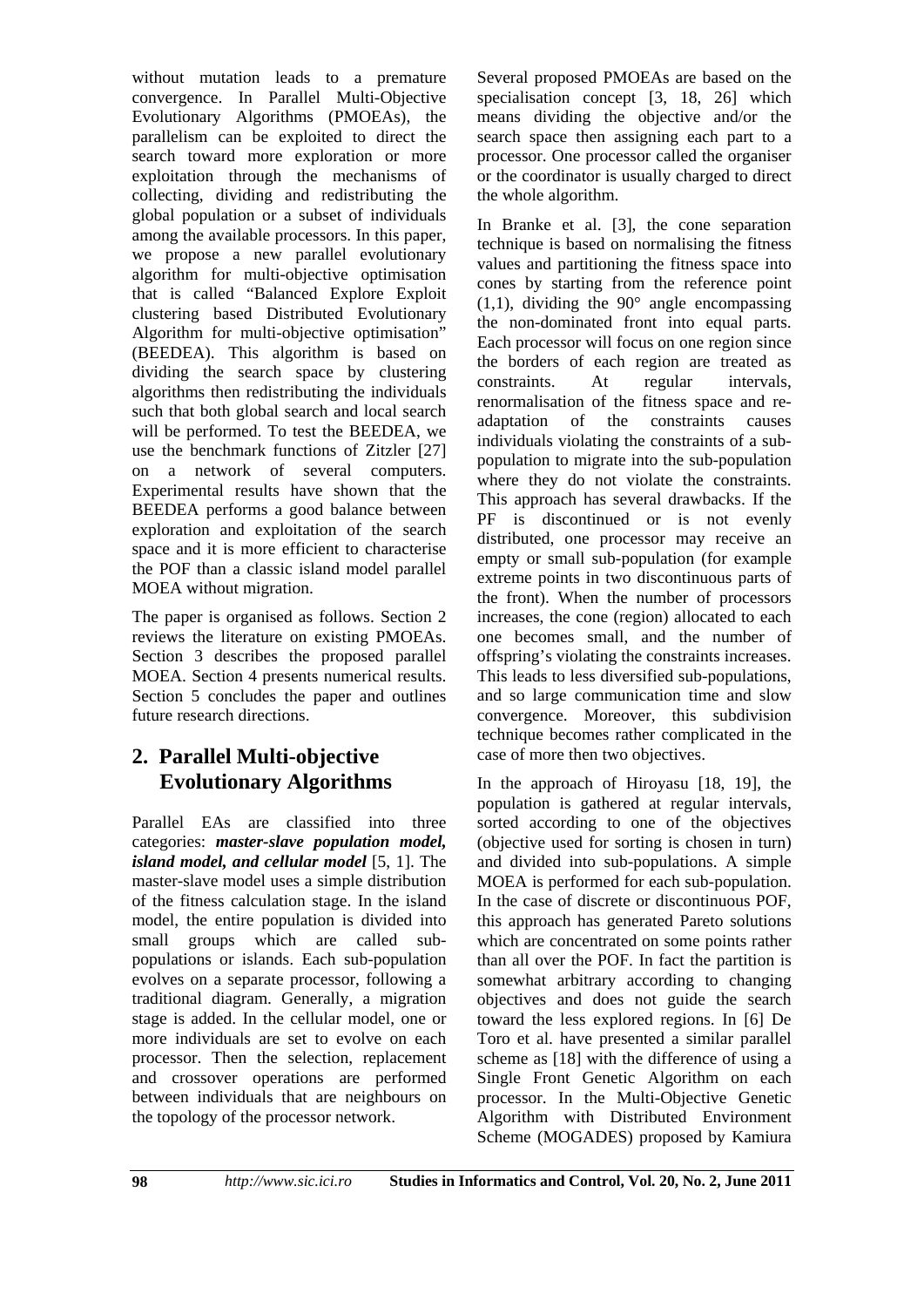et al. [22], the multi-objective problem is transformed into a single objective problem which is solved in each island using different weight parameters. Setting the weights correctly requires a certain amount of search space knowledge, which is often not available in advance. Moreover, this parallel MOEA could miss some Pareto optimal solutions when the search space is non-convex. Such solutions are called not supported. So, this way of dealing with multi-objective optimisation is not always possible or efficient.

In Streichert et al. [26], the sub-populations are gathered, clustered by the k-means clustering algorithm (the number of clusters is equal to the number of processors) and then redistributed onto the available processors. The constrained dominance principle [4] using the cluster centroïd (each individual is assigned to one cluster centroid) is implemented to limit sub-populations to their specific regions. The drawbacks of this approach are that the generated individuals outside the zone constraints are not considered and this may limit the diversity of sub-populations. Furthermore, the clustering algorithm divides the search space into a number of regions which is equal to the number of processors. However, this number depends on the distribution of individuals in the search space.

Deb et. al. [10] use the migration and the guided dominance principle [4] to give the different islands different search directions. The drawback of the approach is that it may be difficult to define appropriate search directions before the shape of the POF is known. Moreover this approach can be applied only when the POF is convex.

In [12], Essabri et al. presented the parallel multi-Objective evolutionary algorithm with Multi-Front Equitable Distribution (MFED). At regular intervals, MFED gathers the k first global Pareto fronts (k is a parameter) constructed from all processors then distributes them with equity between all subpopulations. The i<sup>th</sup> (i  $\epsilon$ <1..k>) global Pareto front is at first partitioned into NC clusters (NC is a parameter) using an agglomerative clustering algorithm. Then each cluster is distributed on the processors. Each subpopulation receives at least one individual from each cluster (Figure 1). The main drawback of MFED is that neighbouring solutions are distributed to distinct clusters. The MFED doesn't perform well neighbourhood searches and converges slowly.

In this paper, we propose a new parallel scheme for MOEAs. The BEEDEA balances between the tow main concepts in metaheuristics which are local and global exploration.



**Figure 1.** The parallel multi-Objective evolutionary algorithm with Multi-Front Equitable Distribution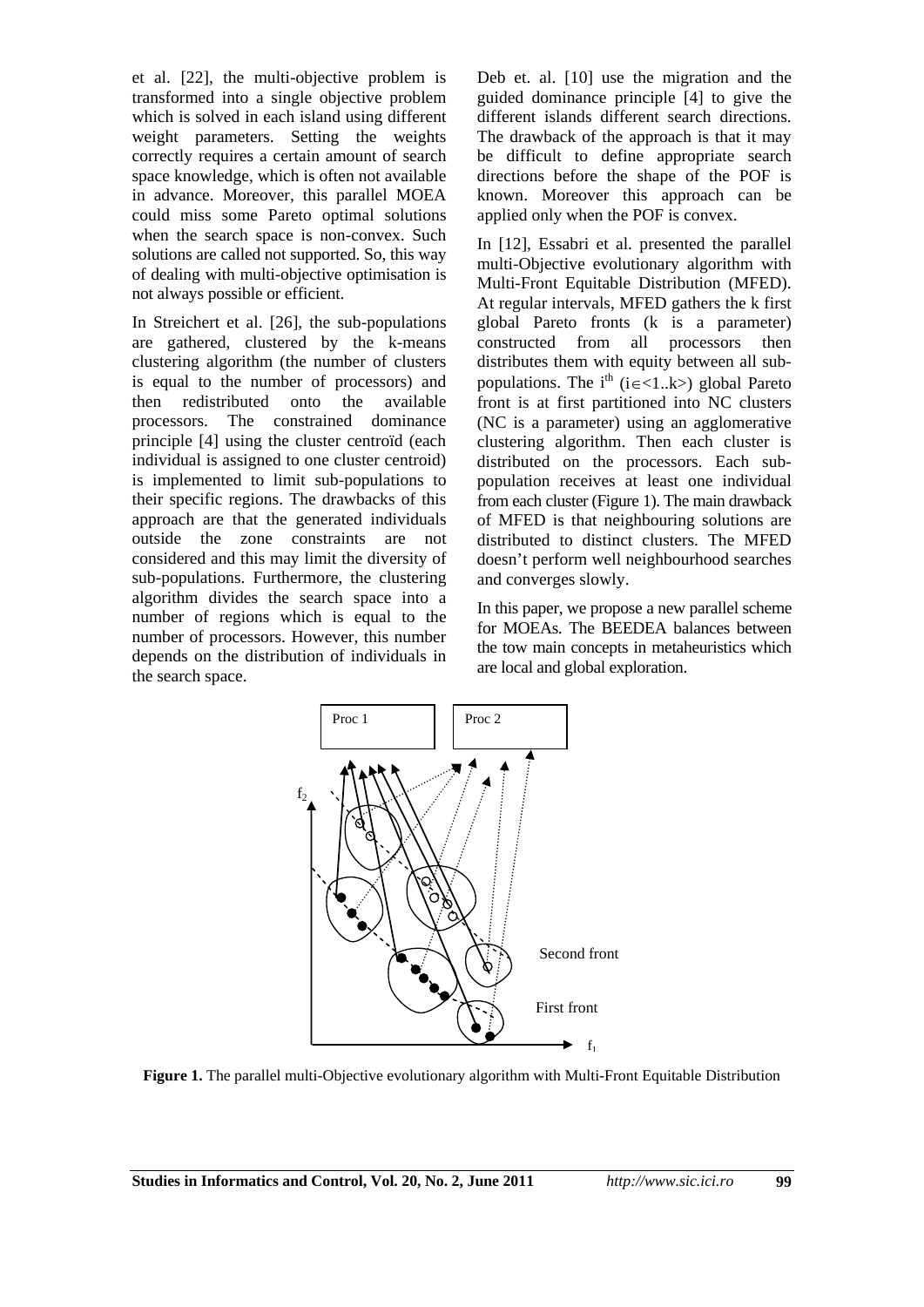## **3. Balanced Explore-Exploit Clustering based Distributed Evolutionary Algorithm for Multi-objective Optimisation (BEEDEA)**

There are two tasks that a MOEA should accomplish in solving MOPs: guide the search towards the global Pareto-optimal region, and maintain population diversity (in the objective space, search space, or both) in the current non-dominated front. Since MOEAs search for a whole set of diversified solutions (the Pareto optimal front) instead of a single solution, many parallel multiobjective evolutionary schemes [3, 26, 18] are based on dividing the optimisation problem (the search space and/or the objective space) into multiple sub-problems such that each process will focus on one region of the search space or one part of the Pareto front. These parallel schemes are shown to be more efficient to solve MOPs than sequential MOEAs. The question is how to find a suitable partitioning of a given optimisation problem and how to distribute the individuals on the available processors?

research toward the unvisited regions. It permits to generate solutions that differ meaningfully of those previously visited. The algorithm executes iteratively and in turn an exploration step and exploitation step (Figure 2). In the exploitation step, solutions which are close to each other are collected into one sub-population. A clustering algorithm divides the global population into p clusters (p is the number of processors) so that individuals in the same cluster are similar between themselves and dissimilar to individuals of other groups. Each processor receives one cluster (one sub-population), which will evolve for few generations. By this way, intensification is performed by favouring the recombination of neighbouring solutions.

In the exploration step, solutions belonging to different zones of the search space are grouped together into one sub-population. The global population is partitioned into 2p clusters by a clustering algorithm. Each processor receives 2 distinct clusters. Diversification is performed while favouring the recombination of distant individuals. In fact, a crossover stage between pairs of individuals each one of them from one cluster



**Figure 2.** Clustering for the exploitation step with 3 processors.

The basic idea of the proposed parallel scheme is motivated by the fact that the efficiency of the search process is related to obtaining a good balance between the two main search mechanisms: exploitation and exploration. The exploitation permits to explore regions of the search space near of those visited earlier that have good quality. However, the exploration tries to direct is performed. After that a MOEA will be performed for few generations.

In our approach, a hierarchical agglomerative clustering algorithm is used to partition the global population of N individuals into subpopulations. These individuals are considered in the objective space. The agglomerative clustering method starts by regarding these as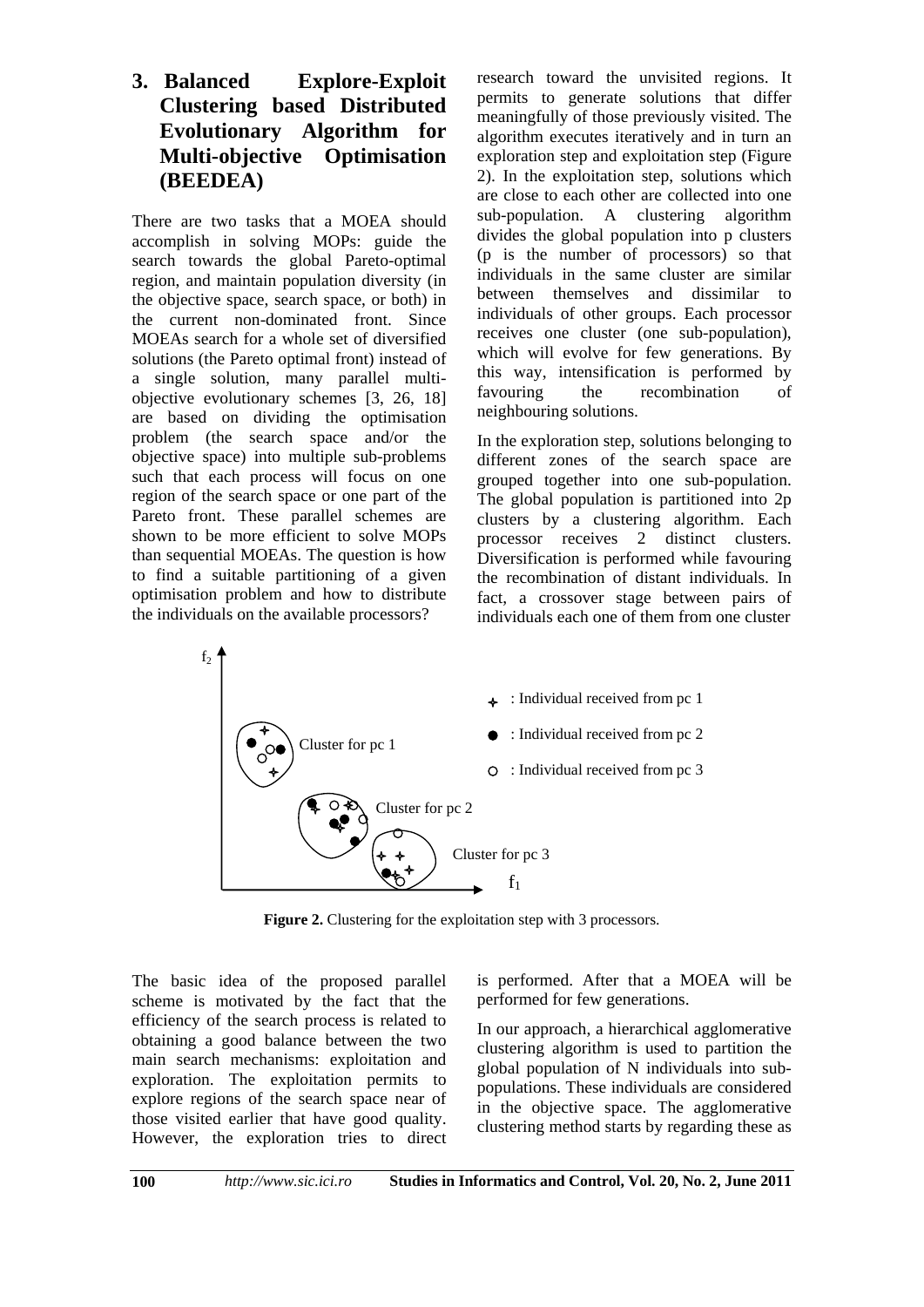*N* separate clusters of size 1. Then, finds the most similar pair of clusters and merges them together into a single cluster to reduce the number of clusters to (N−1). This procedure continues until the desired number of clusters is reached. To compute the similarity between two individuals, we use the Euclidian distance in the fitness space. We consider the distance between one cluster and another cluster to be equal to the Euclidian distance between their respective centers of gravity. Since the fitness space to be searched and the shape of the Pareto-Optimal Front (POF) are usually unknown at the start of the optimisation; such a partitioning of the fitness space has to be adapted at regular intervals.

The main algorithm consists of two kinds of processes, an organizer and several elitist MOEAs. At regular intervals, the organizer collects the different sub-populations from the other processors, divides the global population into p clusters in the exploitation step and 2p clusters in the exploration step. Then it distributes them among all processors (the organizer and the others). Every subpopulation will evolve with its proper genetic operators (crossover and mutation) to explore differently the search space. Moreover, the use of different genetic environment reduces the risk of performing the same individuals in the different islands. The model can be explained as follow:

#### Interval $\leftarrow 0$

**Step 1:** Initialise sub-population is performed randomly. The global population size is N. The size of each sub-population is  $N/p$  (p is the processor number).

**Step 2:** Multi-objective genetic algorithm is performed for some generations. The MOEA used in this paper and the genetic operators are given in the next section.

**Step 3:** All the individuals are gathered. Then the global PF is formed.

Interval  $\leftarrow$  Interval +1

If Interval mod  $2=0$  then go to step 4 else go to step 5.

#### **Step 4:**

- A clustering algorithm is performed on the global population. The number of clusters is equal to p.
- Exploitation step: send each cluster to one processor. Each processor will execute a MOEA for some iterations. Go to step 3.

#### **Step 5:**

- A clustering algorithm is performed on the global population. The number of clusters is equal to 2p.
- Exploration step: each process receives two distinct clusters and a crossover step between pairs of individuals each one from one cluster is performed and then a MOEA runs for some generations. Go to step 3.

## **4. Experimental Results**

Our algorithm is implemented using  $C_{++}$ language. We ran our algorithm on a cluster using several processors. The communication between the processors is supported by Message Passing Interface library (MPI). Our algorithm is based on an elitist MOEA, the Strength Pareto Evolutionary Algorithm (SPEA) [29], which runs on each processor. SPEA keeps individuals whose decision vectors are non-dominated in an external population. When this set exceeds the maximum archive size, it reduces the number of individuals externally sorted by means of clustering. In order to set the parameters of this algorithm, several tests have been realised with different occurrences. These parameters are fixed as follows:

- Population size (N): 200 individuals between the available processors;
- Size of the global archive: 200 individuals between the available processors;
- Number of generations (T): 2000;
- Crossover probability (Pc): 0.99;
- Mutation probability (Pm): 0.1;
- Crossover type: one point, two points and uniform crossover;
- Mutation type: bit inversion mutation;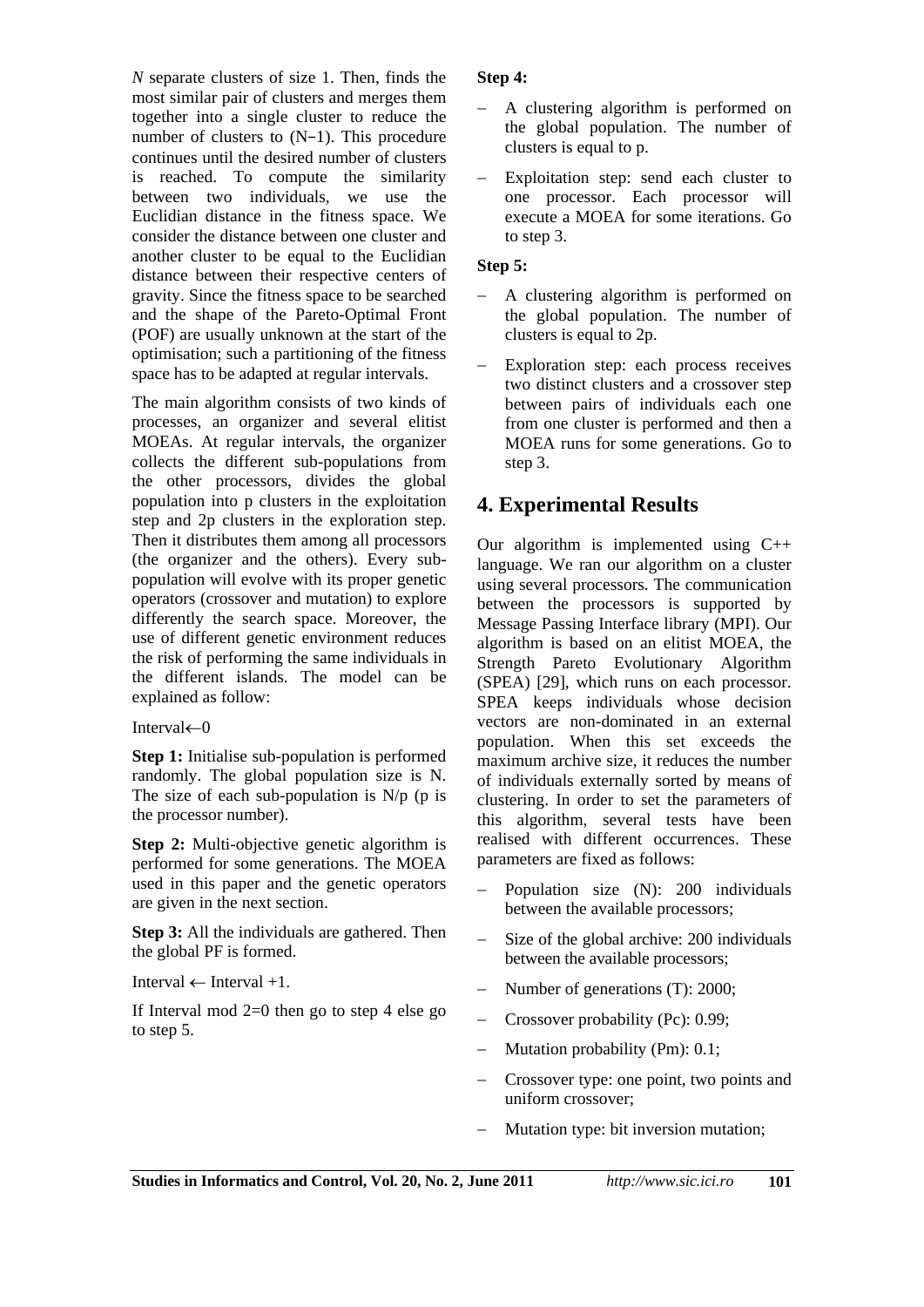The gathering, partitioning and redistribution of the global population are performed at regular intervals of 15 generations. We have tested our approach on the benchmark functions of Zitzler [27]: ZDT2 (concave Pareto optimal front) and ZDT6 (non-convex and non-uniformly distributed Pareto optimal front). Both test problems considered here are bi-objective. We compare the following parallel configurations:

- PSPEA: A classic island parallel MOEA without migration based on SPEA.
- BEEDEA: The Balanced Explore/Exploit clustering based Distributed Evolutionary Algorithm for Multi-objective Optimisation.
- Configuration D: The BEEDEA with only reiteration of the exploration step.
- Configuration I: The BEEDEA with only reiteration of the exploitation step.

The results are compared using the metrics of GUIMOO (Graphical User Interface for Multi-Objective Optimization [21] which offers tools to analyse results of multiobjective methods. To properly evaluate and compare MOEA performances, we identify three important criteria [7]:

- Accuracy: the distance of the resulting non-dominated set to the POF should be minimal.
- Uniformity: the solutions should be well distributed (in most cases uniform).
- Extent: the non-dominated solutions should cover a wide range for each objective function value.

For this reason, to compare and evaluate the non-dominated sets, we have used the S metric for accuracy, the spacing for the uniformity and some figures to see if the nondominated set covers the totality of the Pareto front. We have added the entropy as a measure of diversity and the contribution to compare two Pareto Fronts (PF). Since evolutionary algorithms are stochastic search methods, each algorithm is run five times. Then, each metric is calculated as the mean of the five executions.

### **ZDT2 problem:**

We apply our algorithm to the bi-objective and 30 variable ZDT2 problem. The Pareto front of that problem is concave. Table 1 gives the results for the BEEDEA and the PSPEA on 5 processors. We conclude that the non-dominated set generated by the BEEDEA is well distributed (spacing(BEEDEA)<spacing(PSPEA)). But it is less diversified than that obtained by the PSPEA. The entropy values for BEEDEA and PSEPA are respectively 0.39 and 0.35. The results for the S metric are similar.

**Table 1.** Comparison of the BEEDEA and the PSPEA for the ZDT2 problem

|              | <b>PSPEA</b> | <b>BEEDEA</b> |
|--------------|--------------|---------------|
| Contribution | 0,53         | 0,47          |
| S Metric     | 0,3206914    | 0,320606      |
| Entropie     | 0,39020272   | 0,35463096    |
| Spacing      | 0,01842744   | 0,01100374    |

In the previous section, we have explained that the parallel scheme proposed in this paper performs a good balance between exploration and exploitation through the reiteration of the exploration step and the exploitation step. These two steps are essential and complementary for the efficiency of our approach. To validate this idea, we compare the performance of the algorithm when we omit one of them. Table 2 compares the performance when only exploration step  $(D)$  or exploitation step  $(I)$  is performed for the ZDT2 problem on 2, 3, 4 and 5 processors. Figure 3 shows the PFs generated by configurations I and D on 5 processors.



**Figure 3.** Non dominated solutions obtained for the ZDT2 problem with configurations I ( $zdt2$  I) and D (zdt2 D) on 5 processors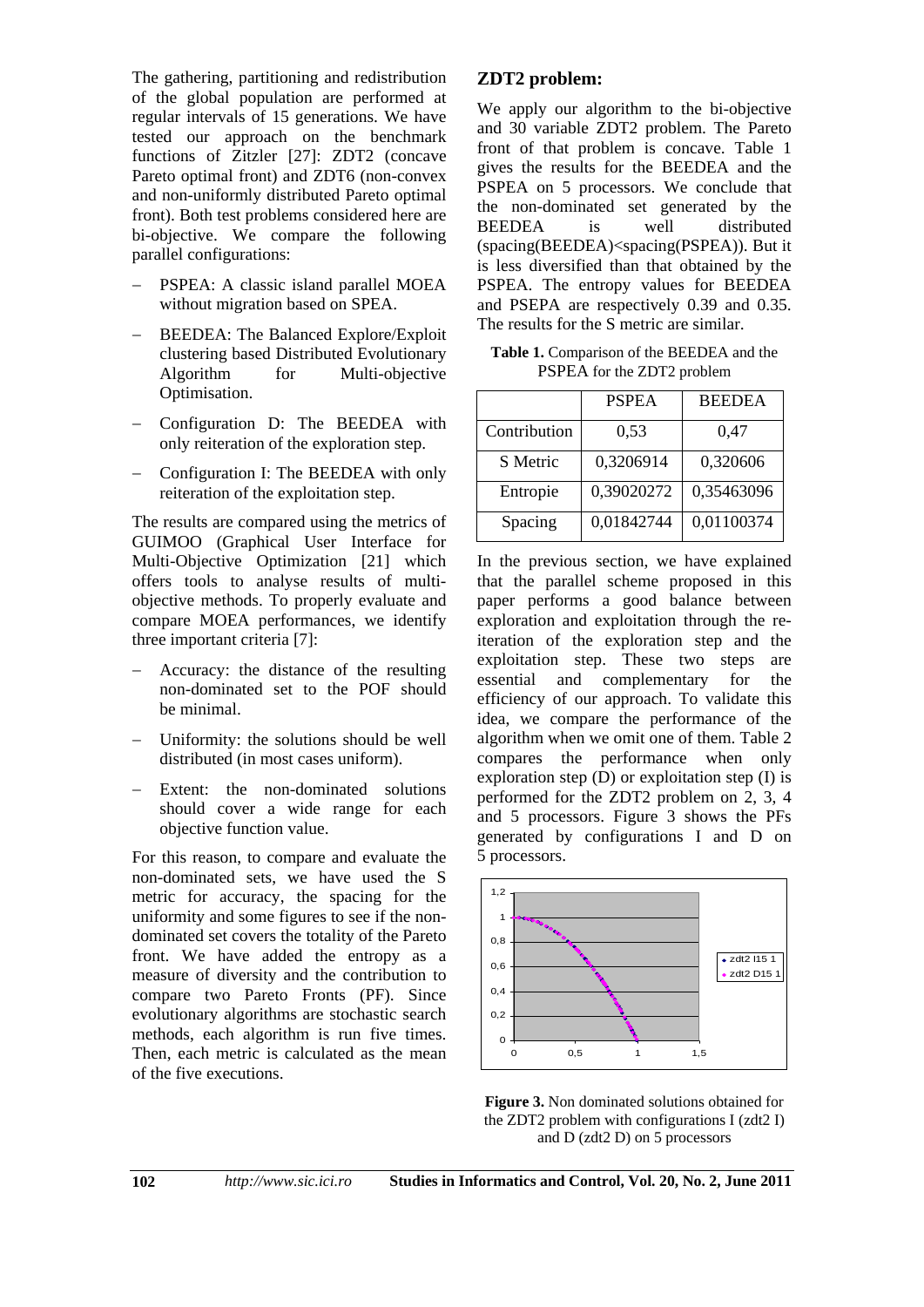**Table 2.** Performance of the non dominated solutions obtained for the ZDT2 problem with configurations I and D

| Number of  | Spacing   |           | Contribution |          | S metric |          |
|------------|-----------|-----------|--------------|----------|----------|----------|
| processors |           |           |              |          |          |          |
|            | 0.018965  | 0.0156447 | 0.530612     | 0.469388 | 0.320898 | 0.320856 |
|            | 0.0168738 | 0.0157057 | 0.505495     | 0.494505 | 0.321028 | 0.320666 |
|            | 0.0179484 | 0.0174855 | 0.5          | 0.5      | 0.320758 | 0.321172 |
|            | 0.0213763 | 0.0158287 | 0.563107     | 0.436893 | 0.320435 | 0.321143 |

Configuration I generates a set of nondominated solutions which are well distributed since it outperforms configuration D for the spacing metric. For the S metric, both configurations give very near results. The performance of D is slightly better than I for the contribution. From Table 1 and 2, we conclude that BEEDEA performs better on the spacing and the S metric than the configurations I and D. These results confirms that the two mechanisms are essential to better approximate the POF but don't show the efficiency of the diversification step to generate a set of diversified non-dominated solutions which are well uniformly distributed.

### **ZDT 6 problem:**

This problem is a difficult multi-objective problem since the Pareto optimal front is non convex and non-uniformly distributed. Table 3 gives the results of BEEDEA and PSPEA for the ZDT6 problem on 5 processors. Table 3 shows that The BEEDEA outperforms the PSPEA for all the metrics. The BEEDEA is more efficient to approximate the POF. Table 4 gives the contribution of the BEEDEA and the PSPEA while varying the number of processors from 2 to 5. The contribution of the BEEDEA is larger than 62% for 2, 3 and 5 processors. This confirms the superiority of the proposed model to characterise the POF.

**Table 3.** Comparison of the BEEDEA and the PSPEA for the ZDT6 problem on 5 processors

|              | <b>PSPEA</b> | <b>BEEDEA</b> |
|--------------|--------------|---------------|
| Contribution | 0,421821     | 0,578179      |
| S Metric     | 0,5196546    | 0,4711904     |
| Entropie     | 0,3359376    | 0,35660548    |
| Spacing      | 0,01497213   | 0,01259775    |

**Table 4.** The contribution metric of the BEEDEA and the PSPEA for the ZDT6 problem while varying the number of processors from 2 to 5

| number of  | Contribution |               |  |
|------------|--------------|---------------|--|
| processors | <b>PSPEA</b> | <b>BEEDEA</b> |  |
|            | 0.373397     | 0.626603      |  |
|            | 0.316156     | 0.683844      |  |
|            | 0.640351     | 0.359649      |  |
|            | 0.226531     | 0.773469      |  |

In Table 5 we study the influence of the number of processors on the performance of the BEEDEA. We remark that the contribution increases when the number of processors increases. The clustering algorithm partitions the global population into p (respectively 2p) clusters in the exploitation (respectively exploration) step. This number of clusters increases with the number of processors. This improves similarity intra-cluster and increases dissimilarity inter-clusters. Thus, exploitation and exploration are both well performed since neighbouring solutions are gathered in the same cluster.

Table 6 and 7 compare the performance of BEEDEA and configurations I and D for the ZDT6 problem on 5 processors. The BEEDEA outperforms the two configurations I and D when the algorithm runs without the exploration or the exploitation step. This confirms that the combination of the two steps performs better exploration of the search space.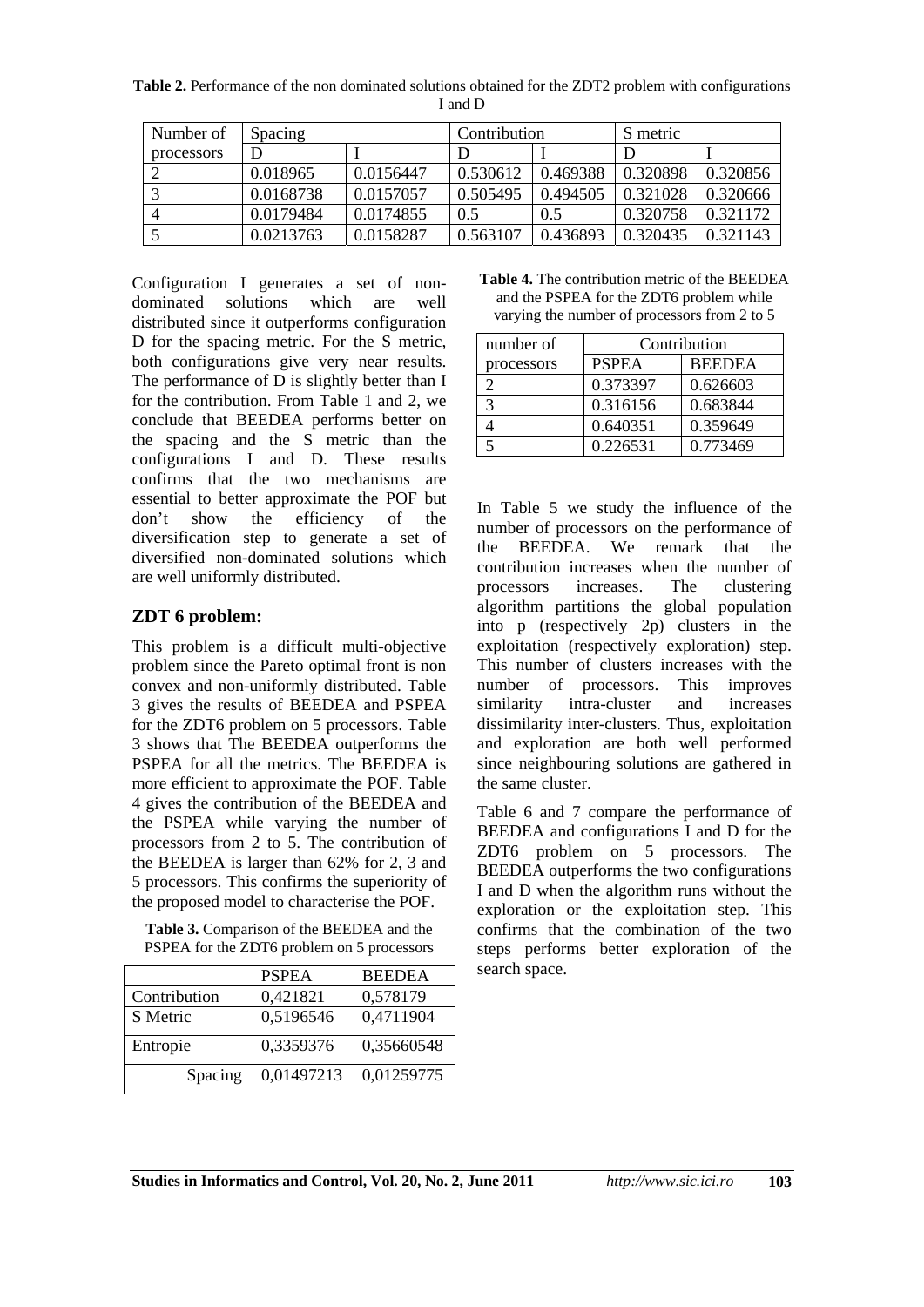**Table 5.** The contribution measure for the ZDT6 problem while varying the number of processors from 2 to 5 and setting the distribution interval to 15

| number of  |          |          |          |          |
|------------|----------|----------|----------|----------|
| processors |          |          |          |          |
|            |          | 0.440909 | 0.759542 | 0.337128 |
|            | 0.559091 |          | 0.800971 | 0.389516 |
|            | 0.240458 | 0.199029 |          | 0.136674 |
|            | 0.662872 | 0.610484 | 0.863326 |          |

**Table 6.** Comparison of the BEEDEA and the configuration I for the ZDT6 problem

|                 | <b>BEEDEA</b> |            |
|-----------------|---------------|------------|
| Contribution    |               |            |
| S Metric        | 0,4711904     | 4,895332   |
| <b>ENTROPIE</b> | 0.504699      | 0,17050098 |
| <b>SPACING</b>  | 0,01259775    | 0.02835665 |

**Table 7.** Comparison of the BEEDEA and the configuration D for the ZDT6 problem

|                 | <b>BEEDEA</b> |            |
|-----------------|---------------|------------|
| Contribution    |               |            |
| S Metric        | 0.4711904     | 1,089886   |
| <b>ENTROPIE</b> | 0,504699      | 0,2006037  |
| <b>SPACING</b>  | 0.01259775    | 0,04950688 |

## **5. Conclusion**

MOEAs have been successfully used to solve real world MOPs. These algorithms require a huge amount of computational time and memory. To deal with this, several distributed schemes are proposed. In this paper, a new parallel elitist MOEA called balanced explore exploit clustering based parallel multi-objective evolutionary algorithm is proposed. It is based on a clustering algorithm. The proposed approach is applied to two numerical examples (ZDT2 and ZDT6). Its performance has been analysed in comparison to different versions in order to see the effect of the exploration and the exploitation mechanisms.

The combined use of exploitation and exploration is aimed to find high-quality solutions. From experimental results, we have seen that the proposed clustering based parallel MOEA have shown its efficiency on<br>two benchmark problems. Additional two benchmark problems. Additional experiments are necessary to distinguish between search space and objective space subdivisions (clustering).

### **REFERENCES**

- 1. ALBA, TOMASSINI, M., **Parallelism and Evolutionary Algorithms**, IEEE Transactions on Evolutionary Computation, Vol. 6(5), 2002, pp. 443-462.
- 2. MAHMOOD, A., **A Hybrid Genetic Algorithm for Task Scheduling in Multiprocessor Real-Time Systems**, Studies in Informatics and Control, Vol. 9(3), June 2000.
- 3. BRANKE, J., H. SCHMECK, K. DEB, M. REDDY, **Parallelizing Multiobjective Evolutionary Algorithms: Cone Separation**, Congress on Evolutionary Computation, IEEE, 2004, pp. 1952-1957.
- 4. BRANKE, J., T. KAUBLER, H. SCHMECK, **Guidance in Evolutionary Multiobjective Optimization**, Advances in Engineering Software, vol. 32(6), 2001, pp. 499-508.
- 5. CANTÚ-PAZ, E., **A Survey of Parallel Genetic Algorithms**, technical report, Illlinois Genetic Algorithms Lab., 1997.
- 6. DE TORO, F., J. ORTEGA, J. FERNANDEZ, A. DIAZ, **PSFGA: A**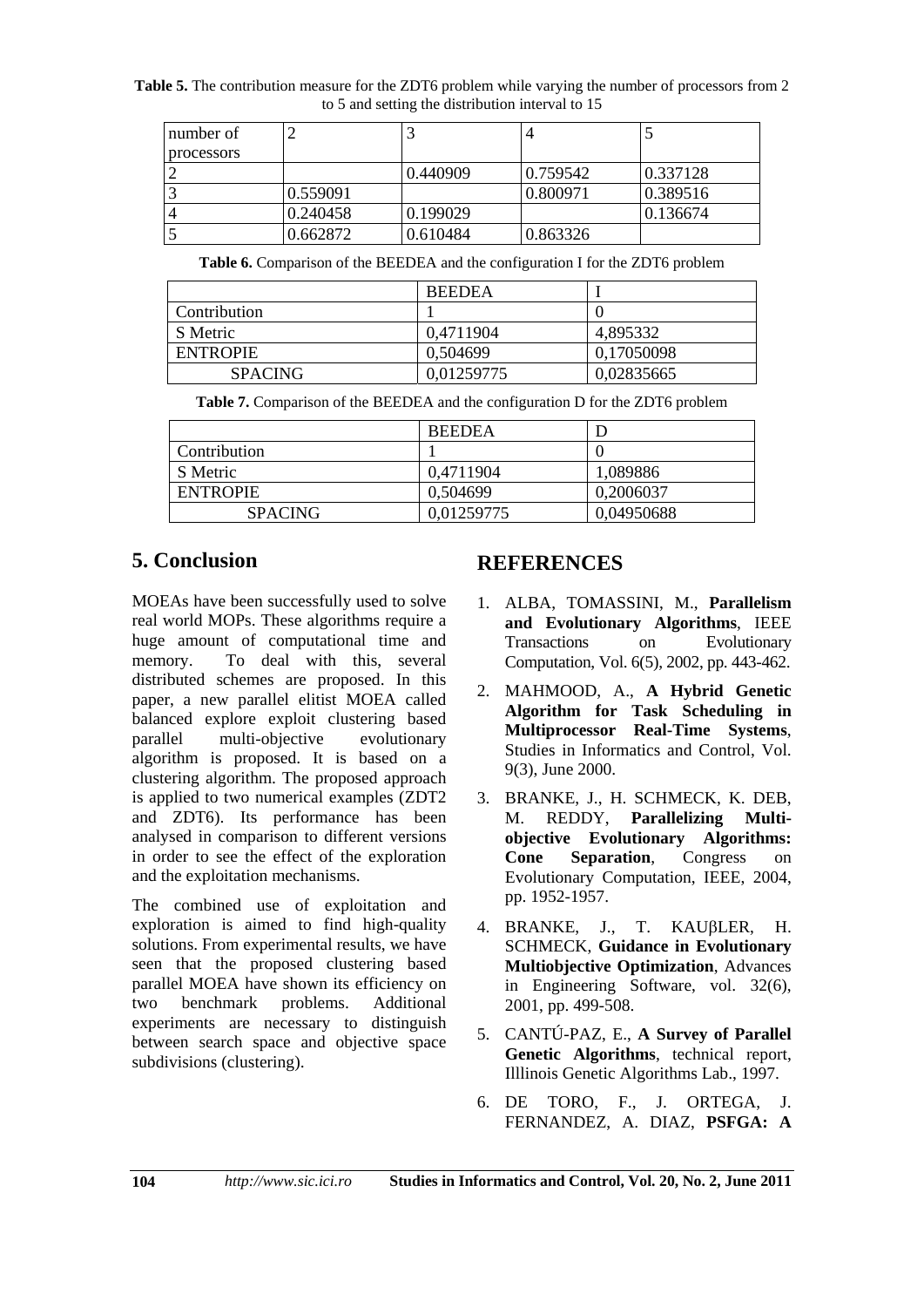**Parallel Genetic Algorithm for Multiobjective Optimization**, Proceedings of the 10th Euromicro Workshop on Parallel, Distributed and Network-based Processing, IEEE, 2002, pp. 384-391.

- 7. DEB, K., **Multi-Objective Optimization Using Evolutionary Algorithms**, John Wiley & Sons, 2001.
- 8. DEB, K., **Multiobjective Optimization using evolutionary algorithms**, Wiley, Chichester, UK, 2001.
- 9. DEB, K., A. PRATAP, S. AGARWAL, T. MEYARIVAN, **A Fast and Elitist Multiobjective Genetic Algorithm: NSGA –II**, IEEE Transactions on Evolutionary Computation, vol. 6(3), 2002, pp. 182–197.
- 10. DEB, K., P. ZOPE, A. JAIN, **Distributed Computing of Paretooptimal Solutions with Evolutionary Algorithms**, In C.M. Fonseca, P.J. Fleming, E. Zitzler, K. Deb, and L. Thiele, editors, Evolutionary Multicriterion Optimization, volume 2632 of LNCS, Springer, 2003, pp. 534-549.
- 11. ERICKSON, M., A. MAYER, J. HORN, **The Niched Pareto Genetic Algorithm 2 Applied to the Design of Groundwater Remediation Systems**, In Eckart Zitzler, Kalyanmoy Deb, Lothar Thiele, Carlos A. Coello Coello, and David Corne, editors, First International Conference on Evolutionary Multi-Criterion Optimization, Springer-Verlag, Lecture Notes in Computer Science No. 1993, 2000, pp. 681-695.
- 12. ESSABRI, A., M. GZARA, T. LOUKIL, **Parallel Multi-Objective Evolutionary Algorithm with Multi-front Equitable Distribution**, The fifth International Conference on Grid and Cooperative Computing (GCC 2006). Changsha (China), IEEE, 21-23 October. 2006, pp. 241-244.
- 13. FONSECA, C. M., P. J. FLEMING, **Genetic Algorithms for Multiobjective Optimization: Formulation, Discussion and Generalization**, Proceedings of the Fifth International Conference on Genetic

Algorithms, ICGA-93, San Francisco, CA, Morgan Kaufmann, 1993, pp. 416-423.

- 14. FOURMAN, M. P., **Compactation of Symbolic Layout using GAs**, In Genetic Algorithms and their Applications: Proceedings of the First International Conference on Genetic Algorithms and Their Applications. Lawrence Erlbaum, 1985, pp. 141-153.
- 15. GOLDBERG, D. E., **Genetic Algorithms in Search, Optimization and Machine Learning**, Addison-Wesley, 1989.
- 16. HAJELA, P., C. LIN, **Genetic Search Strategies in Multicriterion Optimal Design**, Structural Optimization, 4, 1992, pp. 99–107.
- 17. HARBAOUI, D., R. KAMMARTI, M. KSOURI, P. BORNE, **A Genetic Algorithm for the Multi-Pickup and Delivery Problem with Time Windows**, Studies in Informatics and Control, vol. 18(2), 2009.
- 18. HIROYASU, T., M. KANEKO, M. MIKI, **A Parallel Genetic Algorithm with Distributed Environment Scheme**, Proceedings of the International Conference on Parallel and Distributed Processing Techniques and Applications, vol. 2, 2000, pp. 619-625.
- 19. HIROYASU, T., M. MIKI, S. WATANABE, **Distributed Genetic Algorithms with a New Sharing Approach in Multiobjective Optimization Problems**, 1999 Congress on Evolutionary Computation, Washington, D.C., July 1999, pp. 69–76.
- 20. HORN, J., N. NAFPLIOTIS, D. E. GOLDBERG, **A Niched Pareto Genetic Algorithm for Multiobjective Optimization**, in Proceedings of the 1st IEEE Conference on Evolutionary Computation, IEEE World Congress on Computational Computation, Piscataway, vol. 1, 27–29 Jun 1994, pp. 82–87.
- 21. http://www.lifl.fr/OPAC/guimoo.
- 22. KAMIURA, J., T. HIROYASU, M MIKI, S WATANABE, T. SAKODA, **MOGADES: Multi-Objective Genetic Algorithm with Distributed**